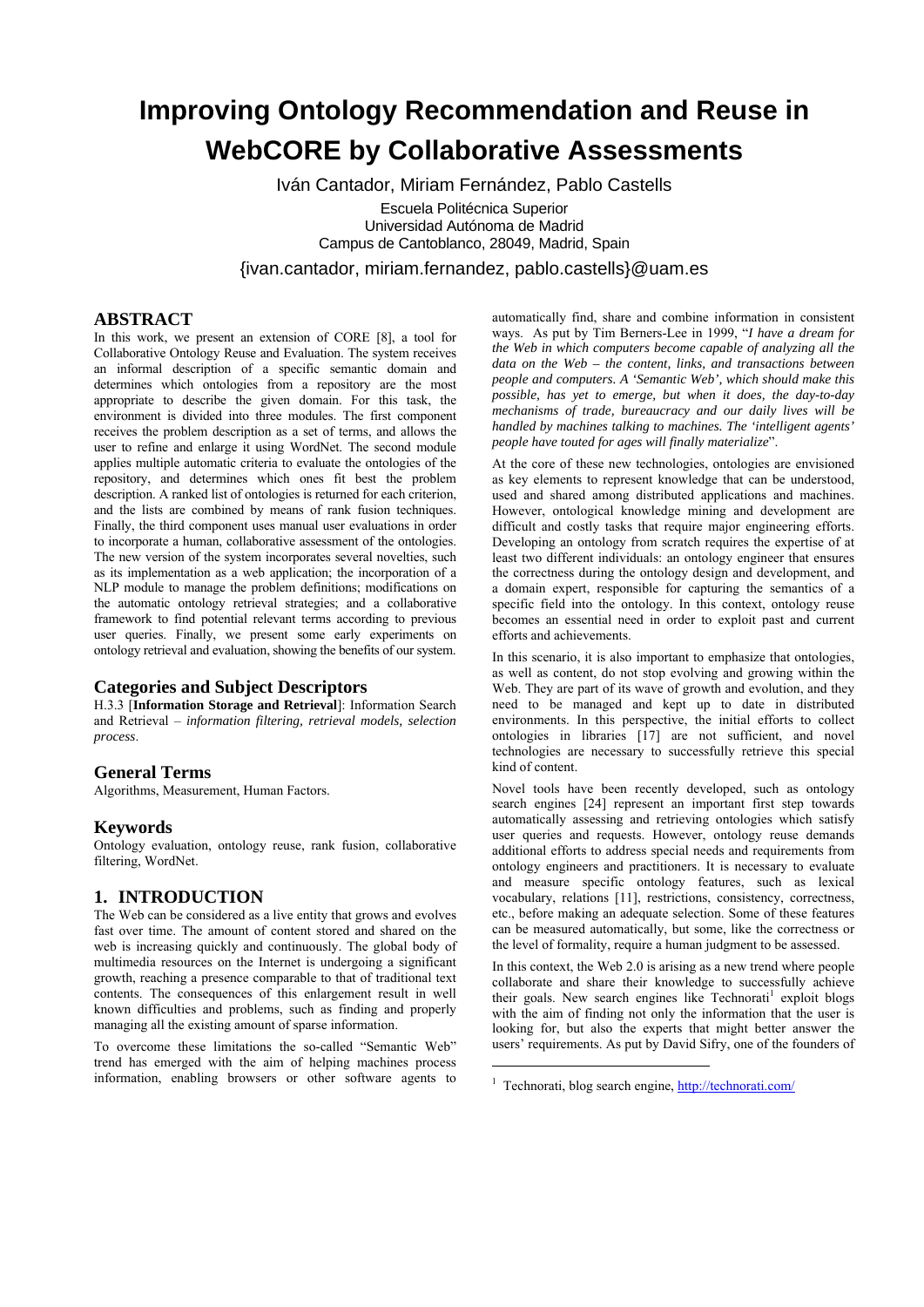Technorati, in an interview for a Spanish newspaper, "*Internet has been transformed from the great library to the great conversation*".

Following this aspiration, the work presented here aims to enhance ontology retrieval and recommendation, combining automatic evaluation techniques with explicit users' opinions and experiences. This work follows a previous approach for Collaborative Ontology Reuse and Evaluation over controlled repositories, named CORE [8]. For the work reported in this paper, the tool has been enhanced and adapted to the Web. Novel technologies, such as  $A J A X<sup>2</sup>$ , have been incorporated to the system for the design and implementation of the user interface. It has also been modified and improved to overcome previous limitations, such as handling large numbers of ontologies. The collaborative capabilities have also been extended within two different frameworks. Firstly, during the problem definition phase, the system helps users to express their needs and requirements by showing other problem descriptions previously given by different users. Secondly, during the ontology retrieval phase, the system helps users to enhance the automatic system recommendations by using other user evaluations and comments.

Following Leonardo Da Vinci's words, "*Wisdom is the daughter of experience*", our tool aims to take a step forwards for helping users to be wise in exploiting other people's experience and expertise.

The rest of the paper has been organized as follows. Section 2 summarizes some relevant work related to our system. Its architecture is described in Section 3. Section 4 contains empirical results obtained from early experiments done with a prototype of the system. Finally, several conclusions and future research lines are given in Section 5.

# **2. RELATED WORK**

 $\overline{a}$ 

## **2.1 Ontology Evaluation**

Two well-known scenarios for ontology reuse have been identified in the Semantic Web area. The first one addresses the common problem of finding the most adequate ontologies for a specific domain. The second scenario envisions the not so common but real situation in which Semantic Web applications need to automatically and dynamically find an ontology. In this work, we focus our attention on the fist scenario, where users are the ones who express their information needs. In this scenario, ontology reuse involves several areas such as ontology evaluation, selection, search and ranking.

Several ontology libraries and search engines have been developed in the last few years to address the problem of ontology search and retrieval. [6] presents a complete study of ontology libraries (WebOnto, Ontolingua, SHOE, etc.), where their functionalities are evaluated attending to different criteria such as ontology management, ontology adaptation and ontology standardization. Although ontology libraries are a good temporary solution for ontology retrieval, they suffer from the current limitation of not being opened to the web. In that sense, Swoogle [24] constitutes one of the biggest efforts carried out to crawl, index and search for ontologies distributed across the Web.

2 Garrett, J. J. (2005). *AJAX: A New Approach to Web Applications.* In http://www.adaptivepath.com/

To obtain the most appropriate ontology and fulfil ontology engineers' requirements, search engines and libraries should be complemented with evaluation methodologies.

Ontology evaluation can be defined as assessing the quality and the adequacy of an ontology for being used in a specific context, for a specific goal. From our perspective, ontology evaluation constitutes the cornerstone of ontology reuse because it faces the complex task of evaluate, and consequently select the most appropriate ontology on each situation.

An overview of ontology evaluation approaches is presented in [4], where four different categories are identified: those that evaluate an ontology by comparing it to a Golden Standard [11]; those that evaluate the ontologies by plugging them in an application and measuring the quality of the results that the application returns [16]; those that evaluate ontologies by comparing them to unstructured or informal data (e.g. text documents) [5], and those based on human interaction to measure ontology features not recognizable by machines [10]. In each of the above approaches several evaluation levels are identified: lexical, taxonomical, syntactic, semantic, contextual, and structural between others. Table 1 summarized these ideas.

#### **Table 1. An overview of approaches to ontology evaluation**

|                                                  |                           | Approach             |                |                         |
|--------------------------------------------------|---------------------------|----------------------|----------------|-------------------------|
| Level                                            | Golden<br><b>Standard</b> | Application<br>based | Data<br>driven | Assessment<br>by humans |
| Lexical entries,<br>vocabulary,<br>concept, data | X                         | X                    | X              | x                       |
| Hierarchy,<br>taxonomy                           | X                         | X                    | X              | X                       |
| Other<br>semantic<br>relations                   | X                         | X                    | X              | x                       |
| Context.<br>application                          |                           | X                    |                | X                       |
| Syntactic                                        | X                         |                      |                | X                       |
| Structure,<br>architecture, design               |                           |                      |                | X                       |

Once the ontologies have been searched, retrieved and evaluated, the next step is to select the most appropriate one that fulfils user or application goals. Some approaches for ontology selection have been addressed in [20] and complemented in [19], where a complete study is presented to determine the connections between ontology selection and evaluation.

When the user and not the application is the one that demands an ontology, the selection task should be less categorical, returning not only one but the set of the most suitable results. To sort these results according to the evaluation criteria, several ontology ranking measures have been proposed in the literature. Some of them are presented in [2] and [3]. Both works aim to take a step beyond to the approaches based on the page-rank algorithm [24], where ontologies are ranked considering the number of links between them, because this ranking methodology does not work for ontologies with poor connectivity and lack of referrals from other ontologies.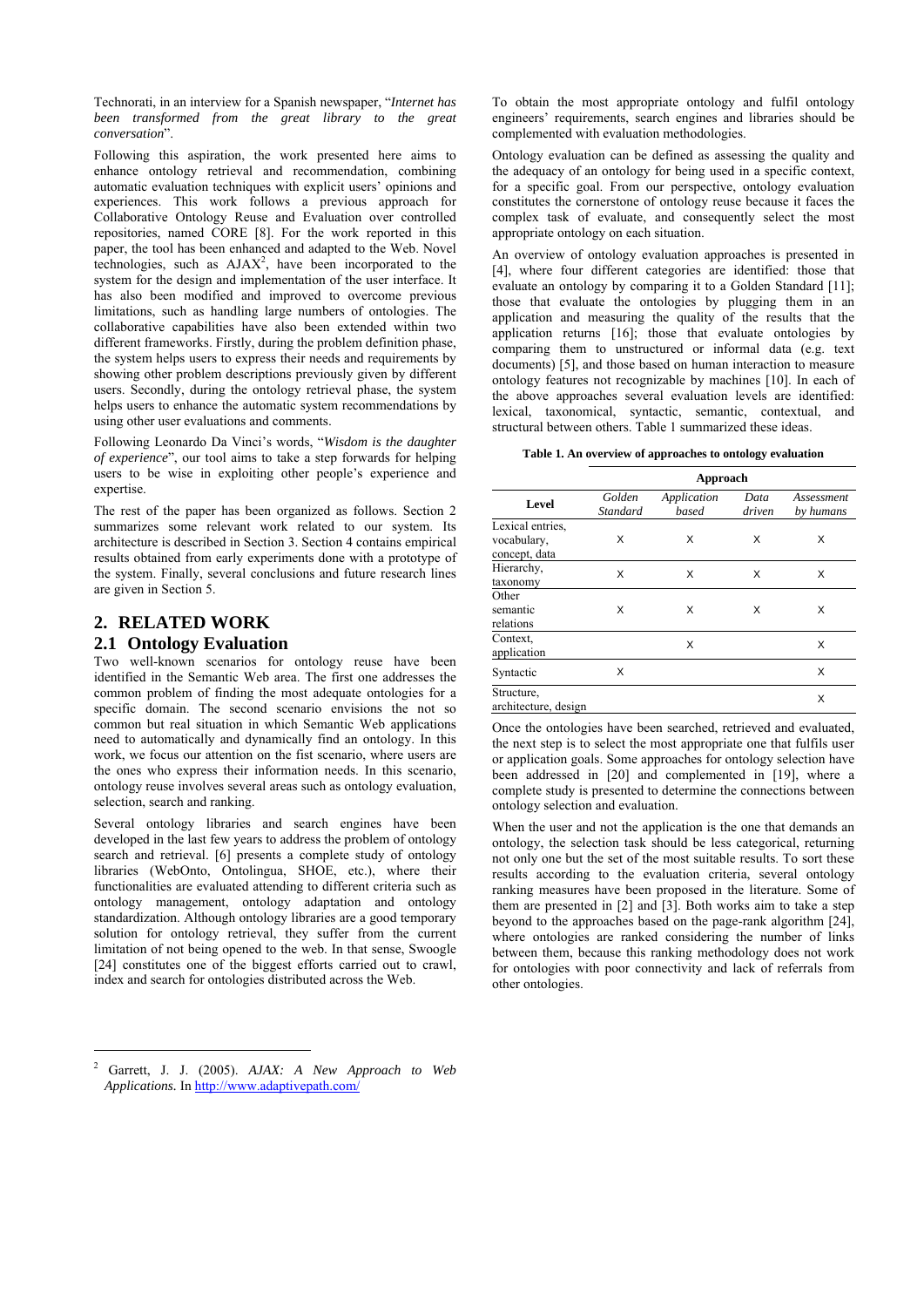As it has been shown before, current ontology reuse approaches take advantage of ontology evaluation, search, retrieval, selection and ranking methodologies. All these areas provide different advantages to the process of ontology evaluation and reuse, but they do not exploit others related to the well known Recommender Systems [1]; is it helpful to know other users' opinions to evaluate and select the most suitable ontology?

The collaboration between users has been addressed in the area of ontology design and construction [23]. In [14], the necessity of mechanisms for ontology maintenance is presented under scenarios like "ontology-development in collaborative environments". Moreover, works as [7], present tools and services to support the process of achieving consensus on common shared ontologies by geographically distributed groups.

However, despite all these common scenarios where the user's collaboration is required for ontology design and construction, the use of collaborative tools for ontology evaluation is still a novel and incipient approach in the literature [8].

# **2.2 Recommender Systems**

Collaborative filtering strategies make automatic predictions (filter) about the interests of a user by collecting taste information from many users (collaborating). This approach usually consists of two steps: a) look for users that have a similar rating pattern to that of the active user (the user for whom the prediction is done), and b) use the ratings of users found in the previous step to compute the predictions for the active user. These predictions are specific to the user, differently to those given by more simple approaches that provide average scores for each item of interest, for example based on its number of votes.

Collaborative filtering is a widely explored field. Three main aspects typically distinguish the different techniques reported in the literature [13]: user profile representation and management, filtering method, and matching method.

#### **User profile representation and management** can be divided into five different tasks:

- *Profile representation*. Accurate profiles are vital for the content-based component (to ensure recommendations are appropriate) and the collaborative component (to ensure that users with similar profiles are in fact similar). The type of profile chosen in this work is the user-item ratings matrix (ontology evaluations based on specific criteria).
- *Initial profile generation*. The user is not usually willing to spend too much time in defining her/his interests to create a personal profile. Moreover, user interests may change dynamically over time. The type of initial profile generation chosen in this work is a manual selection of values for only five specific evaluation criteria.
- *Profile learning*. User profiles can be learned or updated using different sources of information that are potentially representative of user interests. In our work, profile learning techniques are not used.
- *The source of user input and feedback* to infer user interests from information used to update user profiles. It can be obtained in two different ways: using information explicitly provided by the user, and using information implicit observed in the user's interaction. Our system uses no feedback to update the user profiles.

• *Profile adaptation*. Techniques are needed to adapt the user profiles to new interests and forget old ones as user interests evolve with time. Again, in our approach profile adaptation is done manually (manual update of ontology evaluations).

Filtering method. Items or actions are recommended to a user taking into account the available information (item content descriptions and user profiles). There are three main information filtering approaches for making recommendations:

- *Demographic filtering*: Descriptions of people (e.g. age, gender, etc) are used to learn the relationship between a single item and the type of people who like it.
- *Content-based filtering*: The user is recommended items based on the descriptions of items previously evaluated by other users. Content-based filtering is chosen approach in our work (the system recommends ontologies using previous evaluations of those ontologies).
- *Collaborative filtering*: People with similar interests are matched and then recommendations are made.

**Matching method.** It defines how user interests and item characteristics are compared. Two main approaches can be identified:

- *User profile matching*: people with similar interests are matched before making recommendations.
- *User profile-item matching*: a direct comparison is made between the user profile and the items. The degree of appropriateness of the ontologies is computed by taking into account previous evaluations of those ontologies.

In WebCORE, a new ontology evaluation measure based on collaborative filtering is proposed, considering users' interests and previous assessments of the ontologies.

# **3. SYSTEM ARCHITECTURE**

As mentioned before, WebCORE is a web application for Collaborative Ontology Reuse and Evaluation. A user logins into the system via a web browser, and, thanks to AJAX technology and the Google Web Toolkit<sup>3</sup>, dynamically describes a problem domain, searches for ontologies related to this domain, obtains relevant ontologies ranked by several lexical, taxonomic and collaborative criteria, and optionally evaluates by himself those ontologies that he likes or dislikes most.

In this section, we describe the server-side architecture of WebCORE. Figure 1 shows an overview of the system. We distinguish three different modules. The first one, the left module, receives the problem description (Golden Standard) as a full text or as a set of initial terms. In the first case, the system uses a NLP module to obtain the most relevant terms of the given text. The initial set of terms can also be modified and extended by the user using WordNet [12]. The second one, represented in the centre of the figure, allows the user to select a set of ontology evaluation techniques provided by the system to recover the ontologies closest to the given Golden Standard. Finally, the third one, on the right of the figure, is a collaborative module that re-ranks the list of recovered ontologies, taking into consideration previous feedback and evaluations of the users.

<u>.</u>

<sup>&</sup>lt;sup>3</sup> Google Web Toolkit, http://code.google.com/webtoolkit/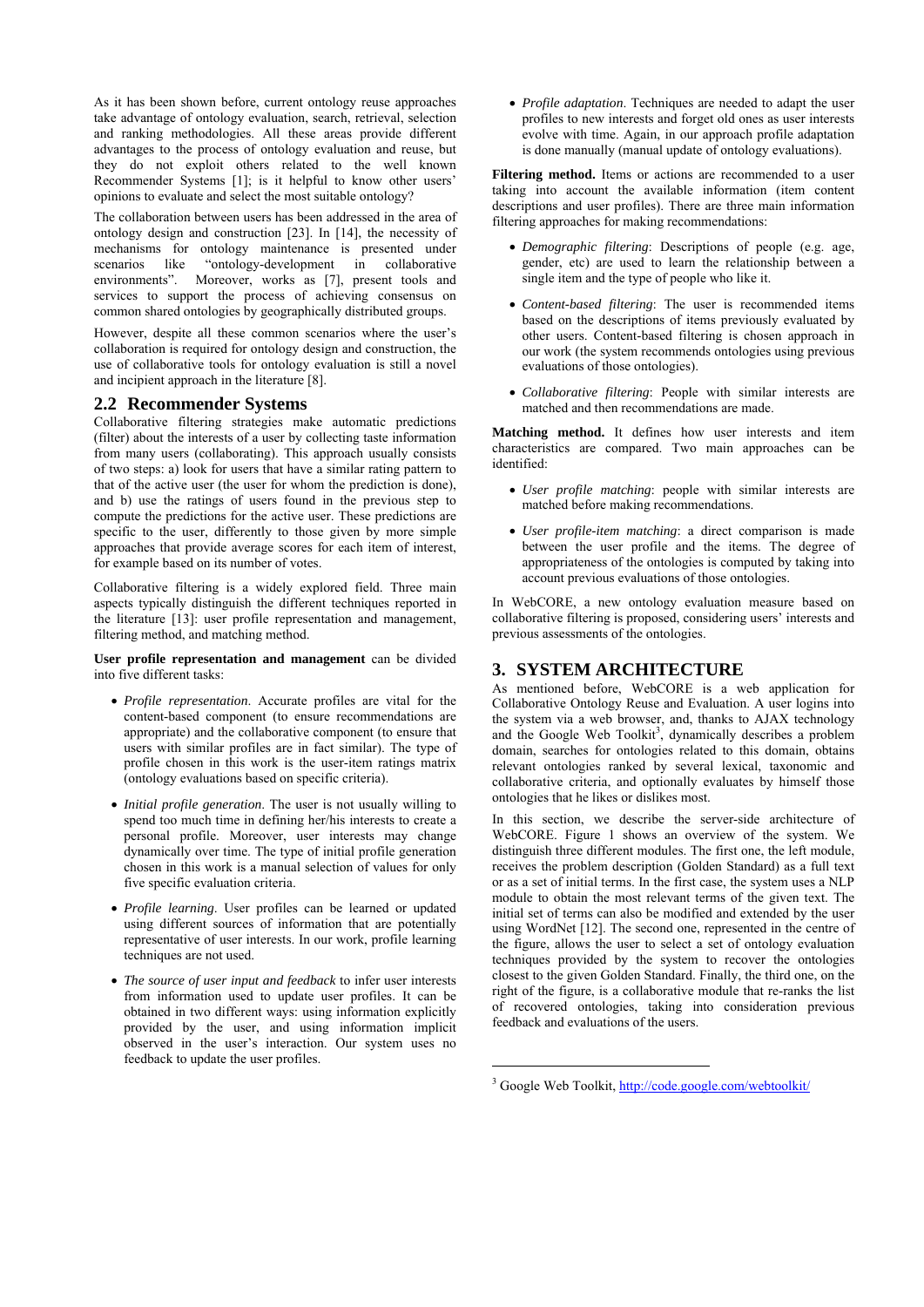

**Figure 1. WebCORE architecture** 

# **3.1 Golden Standard Definition**

The first phase of our ontology recommender system is the Golden Standard definition. As done in the first version of CORE [8], the user describes a domain of interest specifying a set of relevant terms that will be searched through the concepts (classes or instances) of the ontologies stored in the system.

As an improvement, WebCORE includes an internal NLP component that automatically retrieves the most informative terms from a given text. Moreover, we have added a new collaborative component that continuously offers to the user a ranked list with the terms that have been used in those previous problem descriptions in which a given term appears.

#### *3.1.1 Term-based Problem Description*

In our system, the Golden Standard is described by a set of initial set of terms. These terms can automatically be obtained by the internal Natural Language Processing (NLP) module, which uses a repository of documents related to the specific domain in which the user is interested in. This NLP module accesses to the repository of documents, and returns a list of pairs (lexical entry, part of speech) that roughly represents the domain of the problem. On the other hand, the list of initial (root) terms can be manually specified.

The module also allows the user to expand the root terms using WordNet [12] and some of the relations it provides: hypernym, hyponym and synonym. The new terms added to the Golden Standard using these relations might also be extended again, and new terms can iteratively be added to the problem definition.

The final representation of the Golden Standard is defined as a set of terms  $T(L^G, POS, L^{GP}, R, Z)$  where:

- $L<sup>G</sup>$  is the set of lexical entries defined for the Golden Standard.
- POS corresponds to the different Parts Of Speech considered by WordNet: *noun*, *adjective*, *verb* and *adverb*.
- L<sup>GP</sup> is the set of lexical entries of the Golden Standard that have been extended.
- R is the set of relations between terms of the Golden Standard: *synonym*, *hypernym*, *hyponym* and *root* (if a term has not been obtained by expansion, but is one of the initial terms).

• Z is an integer number that represents the depth or distance of a term to the root term from which it has been derived.

#### *Examples*:

 $T_1$  = ("genetics", NOUN, "", ROOT, 0).  $T_1$  is one of the root terms of the Golden Standard. The lexical entry that it represents is "genetics", its part of speech is "noun", it has not been expanded from any other term so its lexical parent is the empty string, its relation is "root", and its depth is 0.

 $T_2$  = ("biology", NOUN, "genetics", HYPERNYM, 1).  $T_2$  is a term expanded from "genetics"  $(T_1)$ . The lexical entry it represents is "biology", its part of speech is "noun", the lexical entry of its parent is "genetics", it has been expanded by the "hypernym" relation, and the number of relations that separates it from the root term  $T_1$  is 1.

Figure 2 shows the interface of the Golden Standard Definition phase. In the left side of the screen, the current list of root terms is shown. The user can manually insert new root terms to this list giving their lexical entries and selecting their parts of speech. The correctness of these new insertions is controlled by verifying that all the considered lexical entries belong to the WordNet repository. Adding new terms, the final Golden Standard definition is immediately updated: the final list of (root and expanded) terms that represent the domain of the problem is shown in the bottom of the figure. The user can also make term expansion using WordNet. He selects one of the terms from the Golden Standard definition and the system shows him all its meanings contained in WordNet (top of the figure). After he has chosen one of them, the system presents him three different lists with the synonyms, hyponyms and hypernyms of the term. The user can then selects one or more elements of these lists and add them to the expanded term list. For each expansion, the depth of the new term is increased by one unit. This will be used later to measure the importance of the term within the Golden Standard: the greater the depth of the derived term with respect to its root term, the less its relevance will be.

#### *3.1.2 Collaborative Problem Description*

In the problem definition phase a collaborative component has been added to the system (right side of Figure 2). This component reads the term currently selected by the user, and searches for all the stored problem definitions that contain it. For each of these problem definitions, the rest of their terms and the number of problems in which they appear are retrieved and shown in the web browser.

With this simple strategy the user is suggested the most popular terms, fact that could help him to better describe the domain in which he is interested in. It is very often the case that a person has very specific goals or interests, but does not know how to correctly explain/describe them, and how to effectively find solutions for them. With the retrieved terms, the user might discover new ways to describe the problem domain and obtain better solutions in the ontology recommendation phase.

This follows somehow the ideas of the well known folksonomies<sup>4</sup>. The term "folksonomy" is a combination of "folk" and "taxonomy", and was firstly used by Thomas Vander Wal [22] in

1

<sup>4</sup> Mathes, A. (2004). *Folksonomies: Cooperative Classification and Communication through Shared Metadata*. http://www.adammathes.com/academic/computer-mediatedcommunication/folksonomies.html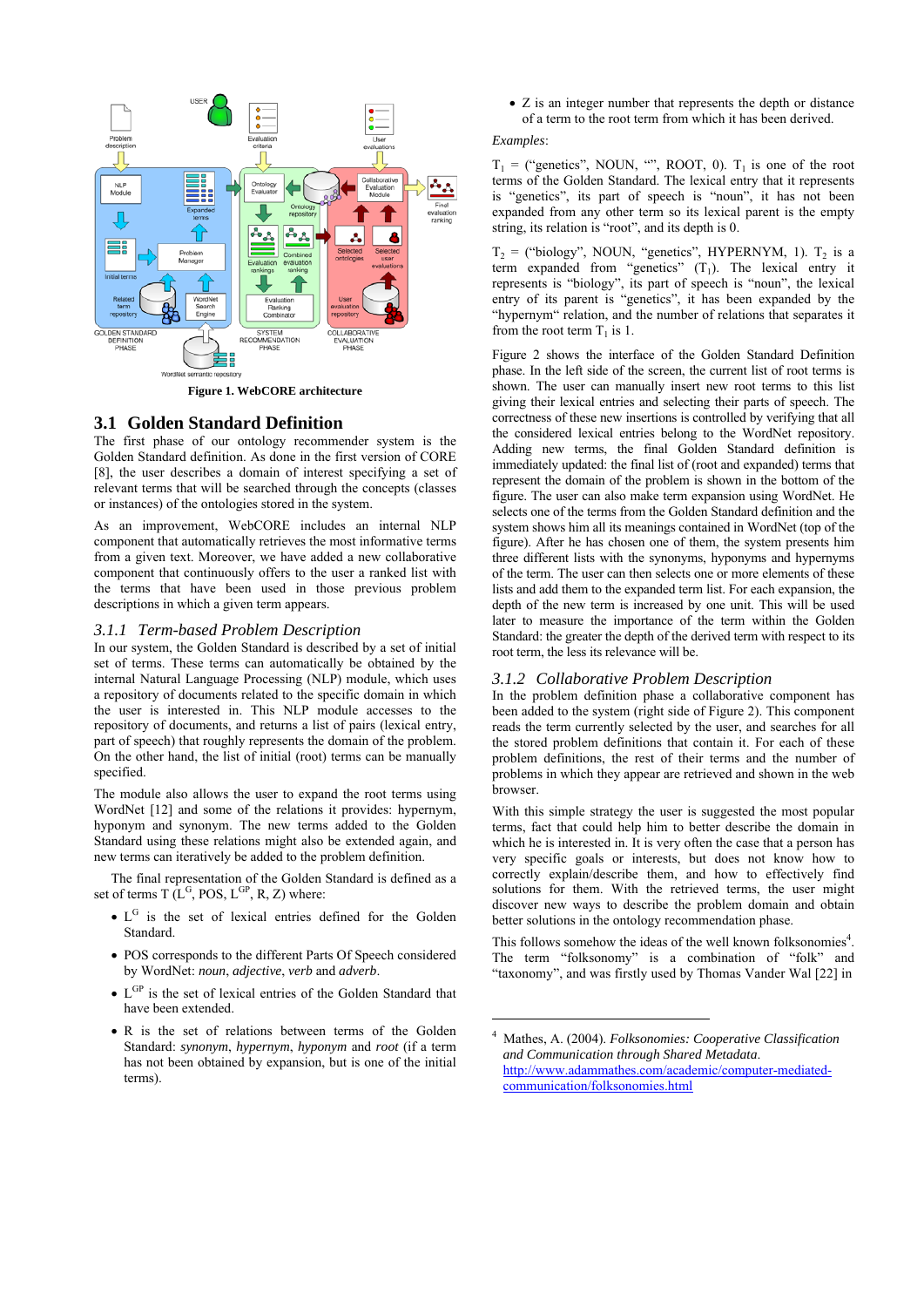|                      | WebCORE - Mozilla Firefox                               |              |   |                         |                                         |            |                                                 |                                                                        |                       |                             |         | $\mathbf{E}$<br>÷ |
|----------------------|---------------------------------------------------------|--------------|---|-------------------------|-----------------------------------------|------------|-------------------------------------------------|------------------------------------------------------------------------|-----------------------|-----------------------------|---------|-------------------|
| Archivo Editar       | Ver Historial Marcadores Herramientas Ayuda del icio.us |              |   |                         |                                         |            |                                                 |                                                                        |                       |                             |         |                   |
|                      |                                                         |              |   |                         |                                         | <b>TAG</b> |                                                 | http://localhost:8888/es.uam.eps.nets.webcore.gwt.WebCORI              |                       |                             | GGoogle |                   |
|                      | PROBLEM DEFINITION                                      |              |   |                         | <b>SYSTEM RECOMMENDATION</b>            |            | <b>USER EVALUATION</b>                          |                                                                        |                       |                             |         |                   |
| name: ivan           |                                                         | password:    |   |                         |                                         | Login      |                                                 |                                                                        |                       |                             |         |                   |
| New term             |                                                         |              |   |                         | WordNet synsets of 'genetics' (as noun) |            |                                                 |                                                                        |                       | Related terms to 'genetics' |         |                   |
| genetics             | noun                                                    | $\checkmark$ |   |                         |                                         |            |                                                 | the branch of biology that studies heredity and variation in organisms | v                     | term                        |         | POS score         |
|                      | Add root term                                           |              |   |                         | <b>Synonym</b>                          |            | $\blacktriangle$<br>Hypernym<br>A               | Hyponym                                                                | $\blacktriangle$<br>۰ | genetics                    | noun    | 5                 |
| <b>Stored terms</b>  |                                                         |              |   |                         | genetics                                |            | biology                                         | genomics                                                               |                       | gen                         | noun    | 4                 |
|                      | Load problem                                            |              |   |                         | genetic science                         |            | biological science                              |                                                                        |                       | amino acid                  | noun    | $\overline{4}$    |
|                      |                                                         |              |   |                         |                                         |            |                                                 |                                                                        |                       | gene                        | noun    | 3                 |
| 3<br>protein<br>noun |                                                         |              |   |                         |                                         |            |                                                 |                                                                        |                       |                             |         |                   |
|                      |                                                         |              |   |                         |                                         |            |                                                 |                                                                        |                       |                             |         | 3                 |
|                      |                                                         |              |   |                         | ٠                                       |            | ٠                                               |                                                                        | ٠                     | chromosome                  | noun    |                   |
|                      |                                                         |              |   |                         | variation in organisms                  |            | the branch of biology that studies heredity and |                                                                        |                       | dna                         | noun    | $\overline{c}$    |
| Root terms           |                                                         |              |   |                         |                                         |            |                                                 |                                                                        |                       |                             |         |                   |
|                      | term                                                    | <b>POS</b>   |   |                         | <b>Expanded terms</b><br>label          | <b>POS</b> | parent                                          | relation                                                               | depth                 |                             |         |                   |
| $\mathbf{I}$         | genetics                                                | noun         | ê | $\mathbf{1}$            | genetics                                | noun       |                                                 | <b>ROOT</b>                                                            | $\ddot{\mathbf{0}}$   |                             |         |                   |
| $\overline{2}$       | gene                                                    | noun         |   | $\overline{2}$          | gene                                    | noun       | ٠                                               | <b>ROOT</b>                                                            | $\ddot{0}$            |                             |         |                   |
| 3                    | amino acid                                              | noun         |   | $\overline{\mathbf{3}}$ | gen                                     | noun       | gene                                            | SYNONYM                                                                | $\mathbf{1}$          |                             |         |                   |
| $\overline{4}$       | protein                                                 | noun         |   | $\overline{4}$          | amino acid                              | noun       |                                                 | <b>ROOT</b>                                                            | $\ddot{0}$            |                             |         |                   |
| 5                    |                                                         |              |   | 5                       | alanine                                 | noun       | amino acid                                      | <b>HYPONYM</b>                                                         | $\mathbf{1}$          |                             |         |                   |

**Figure 2**. WebCORE problem definition phase

a discussion on a mailing list about the system of organization developed in Delicious<sup>5</sup> and Flickr<sup>6</sup>. It is associated to those information retrieval methodologies consisting of collaboratively generated, open-ended labels that categorize content.

Although they suffer from problems of imprecision and ambiguity, techniques employing free-form tagging encourage users to organize information in their own ways and actively interact with the system.

# **3.2 Automatic Ontology Recommendation**

Once the user has selected the most appropriate set of terms to describe the problem domain, the tool performs the processes of ontology retrieval and ranking. These processes play a key role within the system, since they provide the first level of information to the user. To enhance the previous approaches of CORE, an adaptation of traditional Information Retrieval techniques have been integrated into the system. Our novel strategy to ontology retrieval can be seen as an evolution of classic keyword-based retrieval techniques [21], where textual documents are replaced by ontologies.

#### *3.2.1 Query encoding and ontology retrieval*

The queries supported by our model are expressed using the terms selected during the Golden Standard definition phase.

In classic keyword-based vector-space models for information retrieval [21], each of the query keywords is assigned a weight that represents the importance of the keyword in the information need expressed by the query, or its discriminating power for discerning relevant from irrelevant documents.

Analogously, in our model, the terms included in the Golden Standard can be weighted to indicate the relative interest of the

 $\overline{a}$ 

user for each of the terms to be explicitly mentioned in the ontologies. In our system, these weights are automatically assigned considering the depth measure of each of the terms included in the Golden Standard.

Let *T* be the set of all terms defined in the Golden Standard definition phase. Let  $d_i$  be the depth measure associate with each term  $t_i \in T$ . Let q be query vector extracted from the Golden Standard definition, and let  $w_i$  be the weight associated to each of these terms, where for each  $t_i \in T$ ,  $w_i \in [0,1]$ . Then, the weight  $w_i$ is calculated as:

$$
w_i = \frac{1}{d_i + 1}
$$

This measure gives more relevance to the terms explicitly expressed by the user, and less importance to those ones extended or derived from previously selected terms. An interesting future work could be to enhance and refine the query, e.g. based on terms popularity, or other more complex strategies as terms frequency analysis.

To carry out the process of ontology retrieval, the approach is focused on the lexical level, retrieving those ontologies that contain a subset of the terms expressed by the user during the Golden Standard definition. To compute the matching, two different options are available within the tool: search for exact matches and search for matches based on the Levenshtein distance between two terms.

In both cases, the query execution returns a set of ontologies that satisfy user requirements. Considering that not all the retrieved ontologies fulfil the same level of satisfaction, it is the system task to sort them and present the ranked list to the user.

<sup>&</sup>lt;sup>5</sup> del.icio.us - social bookmarking, http://del.icio.us/

<sup>&</sup>lt;sup>6</sup> Flickr - photo sharing, http://www.flickr.com/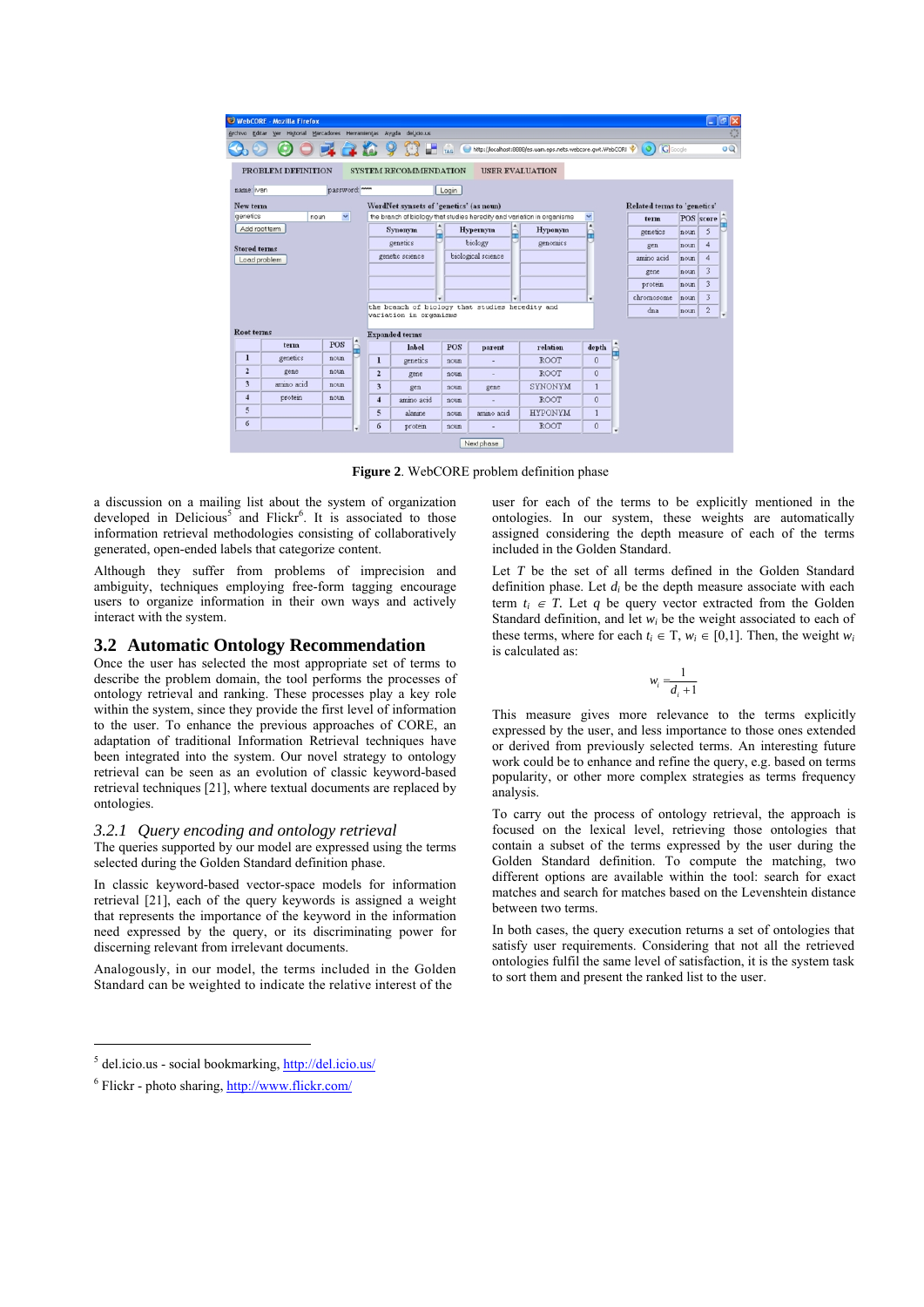

**Figure 3**. WebCORE system recommendation phase

#### *3.2.2 Ontology ranking*

Once the list of ontologies is formed, the ontology-search engine computes a semantic similarity value between the query and each ontology as follows. We represent each ontology in the search space as an ontology vector  $o_i \in O$ , where  $o_{ii}$  is the mean of the term *ti* similarities with all the matched entities in the ontology if any matching exists, and zero otherwise.

The components  $o_{ii}$  are calculated as:

$$
o_{ji} = \left|M_{ji}\right| \frac{\sum_{j} w(m_{ji})}{\sum_{M_i} w(m_i)}
$$

where  $M_{ii}$  is the set of matches of the term  $t_i$  in the ontology  $o_i$ ,  $w(m_{ii})$  represents the similarities between the term  $t_i$  and the entities of the ontology  $o_i$  that matches with it,  $M_i$  is the set of matches of the term  $t_i$  within all the ontologies and  $w(m_i)$ represents the weights of each of these matches.

For example, if we define in the Golden Standard a term "acid", this term may return several matches in the same ontology with different entities as: "acid", "amino acid", etc. In order to establish the appropriate weight in the ontology vector,  $o_{ij}$ , the goal is to compute the number of matches of one term in the whole repository of ontologies and give more relevance to those ontologies that have matched that specific term more times.

Due to the way in which the vector  $o_i$  is constructed, each component  $o_{ij}$  contains specific information about the similarity between the ontology and the corresponding term *ti*. To compute the final similarity between the query vector  $q$  and the ontology vector  $o_j$ , the vectorial model calculates the cosine measure between both vectors. However, if we follow the traditional vectorial model, we will only be considering the difference between the query and the ontology vectors according to the angle they form, but not taking into account their dimensions. Thus, to overcome this limitation, the above cosine measure used in the vectorial model has been replaced by the simple dot product.

Hence, the similarity measure between an ontology *oj* and the query *q* is simply compute as follows:

 $\sin(q, o_i) = q \cdot o_i$ 

#### *3.2.3 Combination with Knowledge Base Retrieval*

If the knowledge in the ontology is incomplete, the ontology ranking algorithm performs very poorly. Queries will return less results than expected, the relevant ontologies will not be retrieved, or will get a much lower similarity value than it should. For instance, if there are ontologies about "restaurants", and "dishes" are expressed as instances in the corresponding Knowledge Base (KB), a user searching for ontologies in this domain may be also interested in the instances and literals contained in the KB. To cope with this issue, our ranking model combines the similarity obtained from the terms that belong to the ontology with the similarity obtained from the terms that belong to the KB using the adaptation of the vector space model explained before.

On the other hand, the combination of outputs of several search engines has been a widely addressed research topic in the Information Retrieval field [9]. After testing several approaches, we have selected the so-called Comb-MNZ strategy. This technique has been shown in prior works as one of the simplest and most effective rank aggregation techniques, and consists of computing a combined ranking score by a linear combination of the input scores with additional factors that measure the relevance of each score in the final ranking. In our case, the relevancies of the scores, i.e., the relevancies of the similarity computation within the ontology and within the knowledge base, are given by the user. He can select a value  $v_i \in [1, 5]$  for each kind of search, and this value is then mapped to a corresponding value  $s_i$  using the following normalization.

$$
s_i = \frac{v_i}{5}
$$

Following this idea, the final score is computed as:

 $s_o \times sim(q, o) + s_{kb} \times sim(q, kb)$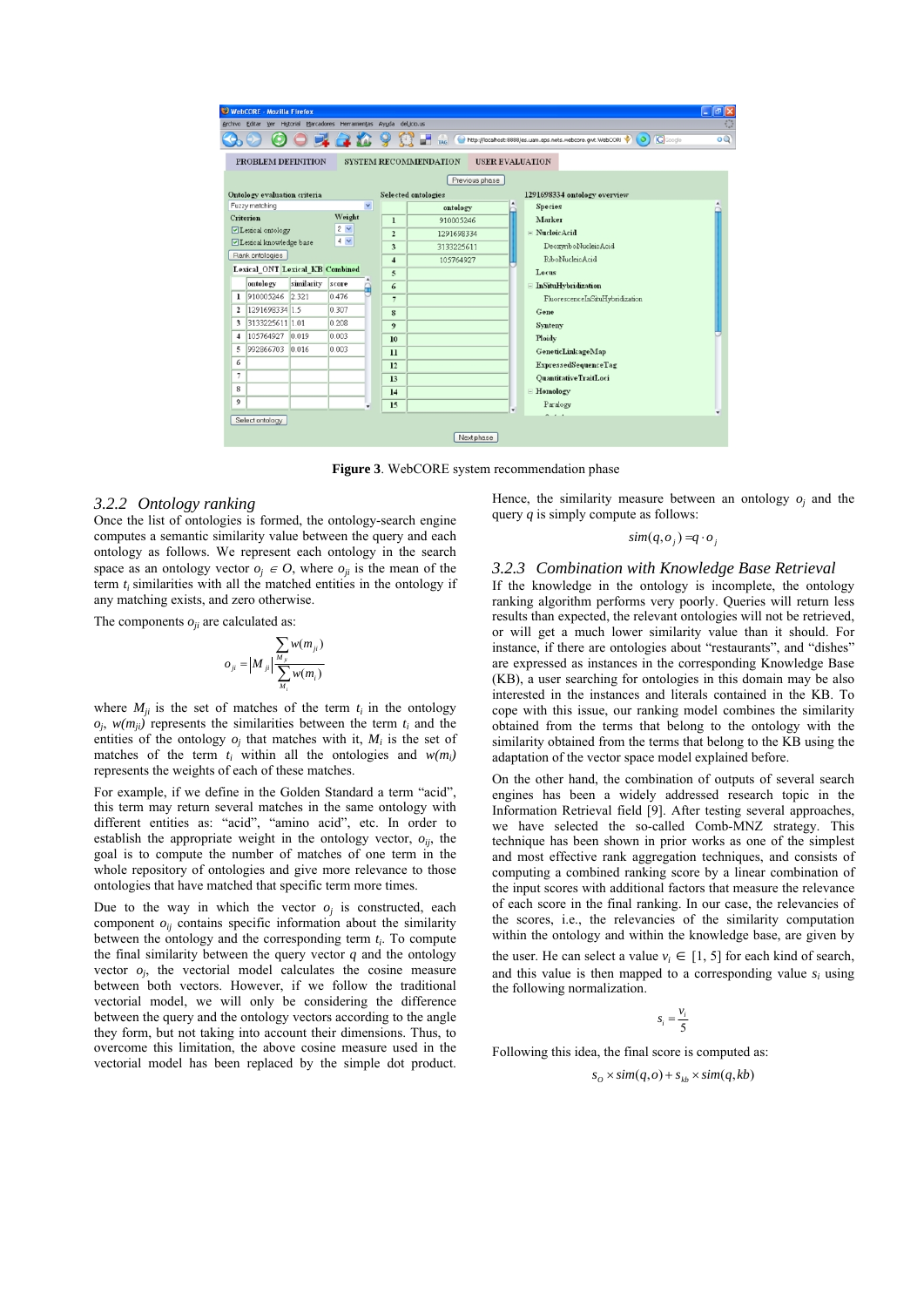

**Figure 4**. WebCORE user evaluation phase

For future work, we are considering to set  $s_i$  using statistical information about the knowledge contained in the ontologies, the knowledge contained in the KBs and the information requested by the user during the Golden Standard definition phase.

Figure 3 shows the system recommendation interface. At the left side the user can select the matching methodology (fuzzy or exact), the search spaces (ontology entities and knowledge base entities), and the weight or importance given to each of the previously selected search spaces. In the right part the user can visualize the ontology and navigate across it. Finally, the middle of the interface presents the list of ontologies selected for the user to be evaluated during the collaborative evaluation phase.

## **3.3 Collaborative Ontology Evaluation**

The third and last phase of the system is compound of a novel ontology recommendation algorithm that exploits the advantages of Collaborative Filtering [1], exploring the manual evaluations stored in the system to rank the set of ontologies that best fulfils the user's interests.

In WebCORE, user evaluations are represented as a set of five different criteria [15] and their respective values, manually determined by the users who made the evaluations.

- **Correctness**: specifies whether the information stored in the ontology is true, independently of the domain of interest.
- **Readability**: indicates the non-ambiguous interpretation of the meaning of the concept names.
- **Flexibility**: points out the adaptability or capability of the ontology to change.
- **Level of formality**: highly informal, semi-informal, semiformal, rigorously-formal.
- **Type of model**: upper-level (for ontologies describing general, domain-independent concepts), core-ontologies (for ontologies that contain the most important concepts on a specific domain), domain-ontologies (for ontologies that broadly describe a domain), task-ontologies (for ontologies

focused on generic types of tasks or activities) and application-ontologies (for ontologies describing a domain in an application-dependent manner).

The above criteria can have discrete numeric or non-numeric values. The user's interests are expressed like a subset of these criteria, and their respective values, meaning thresholds or restrictions to be satisfied by user evaluations. Thus, a numeric criterion will be satisfied if an evaluation value is equal or greater than that expressed by its interest threshold, while a non-numeric criterion will be satisfied only when the evaluation is exactly the given threshold (i.e. in a Boolean or yes/no manner).

According to both types of user evaluation and interest criteria, numeric and Boolean, the recommendation algorithm will measure the degree in which each user restriction is satisfied by the evaluations, and will recommend a ranked ontology list according to similarity measures between the thresholds and the collaborative evaluations. To create the final ranked ontology list the recommender module follows two phases. In the first one it calculates the similarity degrees between all the user evaluations and the specified user interest criteria thresholds. In the second one it combines the similarity measures of the evaluations, generating the overall rankings of the ontologies.

Figure 4 shows all the previous definitions and ideas, locating them in the graphical interface of the system. On the left side of the screen, the user introduces the thresholds for the recommendations and obtains the final collaborative ontology ranking. On the right side, the user adds new evaluations for the ontologies and checks evaluations given by the rest of the users.

## *3.3.1 Collaborative Evaluation Measures*

As mentioned before, a user evaluates an ontology considering five different criteria that can be divided in two different groups: a) numeric criteria ('correctness', 'readability' and 'flexibility'), which take discrete numeric values [1, 2, 3, 4, 5], where 1 means the ontology does not fulfil the criterion, and 5 means the ontology completely satisfies the criterion, and, b) Boolean criteria ('level of formality' and 'type of model'), which are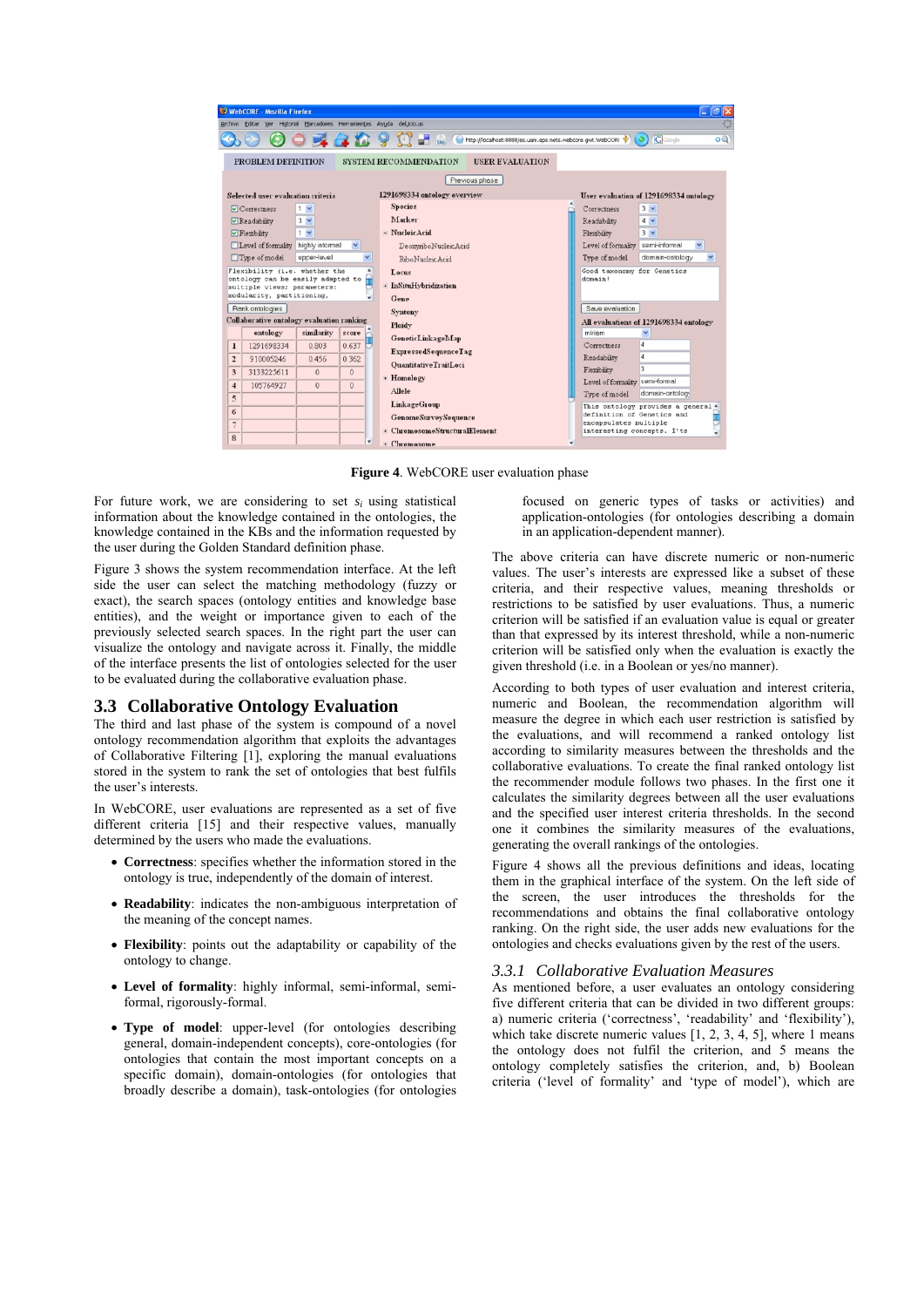represented by specific non-numeric values that can be or not satisfied by the ontology.

Taking into account the previous definitions, user interests will be a subset of the above criteria and their respective values representing the set of thresholds that should be reached by the ontologies. Given a set of user interests, the system will size up all the stored evaluations, and will calculate their similarity measures.

To explain these similarities we shall use a simple example of six different evaluations  $(E_1, E_2, E_3, E_4, E_5, E_6)$  of a given ontology. In the explanation we shall distinguish between the numeric and the Boolean criteria. We start with the Boolean ones, assuming two different criteria,  $C_1$  and  $C_2$ , with three possible values: "A", "B" and "C". In Table 1 we show the threshold values established by a user for these two criteria, "A" for  $C_1$  and "B" for  $C_2$ , and the six evaluations stored in the system.

Table 2. Thresholds and evaluations for Boolean criteria  $C_1$  and  $C_2$ 

|          |                          | Evaluations |                 |       |       |                          |                             |
|----------|--------------------------|-------------|-----------------|-------|-------|--------------------------|-----------------------------|
| Criteria | Thresholds $E_1$         |             | E <sub>2</sub>  | $E_3$ | $E_4$ | E٠                       |                             |
| $C_1$    | ``A"                     |             | "A" "B" "A" "C" |       |       | ``A"                     | $\mathrm{H}^{\prime\prime}$ |
| €.       | $\mathbf{G}(\mathbf{R})$ |             | "A" "A" "B"     |       | ``C"  | ${}^{\alpha}$ $\Delta$ " | ``A"                        |

In this case, because of the threshold of a criterion *n* is satisfied or not by a certain evaluation *m*, their corresponding similarity measure is simply 0 if they have the same value, and 2 otherwise.

$$
similarity_{bool}(criterion_{mn}) = \begin{cases} 0 & \text{if evaluation}_{mn} \neq threshold_{mn} \\ 2 & \text{if evaluation}_{mn} = threshold_{mn} \end{cases}
$$

The similarity results for the Boolean criteria of the example are shown in Table 3.

Table 3. Similarity values for Boolean criteria C<sub>1</sub> and C<sub>2</sub>

|          |                          | Evaluations |                |    |                |    |    |
|----------|--------------------------|-------------|----------------|----|----------------|----|----|
| Criteria | Thresholds $E_1$         |             | E <sub>2</sub> | E٠ | E <sub>4</sub> | E٠ | E٢ |
| $C_1$    | $A$ "                    |             |                |    |                |    |    |
| C,       | $\mathbf{G}(\mathbf{R})$ |             |                |    |                |    |    |

For the numeric criteria, the evaluations can overcome the thresholds to different degrees. Table 4 shows the thresholds established for criteria  $C_3$ ,  $C_4$  and  $C_5$ , and their six available evaluations. Note that  $E_1$ ,  $E_2$ ,  $E_3$  and  $E_4$  satisfy all the criteria, while  $E_5$  and  $E_6$  do not reach some of the corresponding thresholds.

Table 4. Thresholds and evaluations for numeric criteria  $C_3$ ,  $C_4$  and  $C_5$ 

|                |            | Evaluations |    |                |       |                |        |
|----------------|------------|-------------|----|----------------|-------|----------------|--------|
| Criteria       | Thresholds | $E_1$       | E, | E <sub>3</sub> | $E_4$ | E <sub>5</sub> | $E_6$  |
| $C_3$          | $>$ 3      |             |    | $\mathcal{D}$  |       |                |        |
| C <sub>4</sub> | $\geq 0$   | $\theta$    | L  | 4              | 5.    | 0              | $_{0}$ |
| $C_{\rm s}$    | $>$ ^      |             |    | ╮              |       | 4              |        |

In this case, the similarity measure has to take into account two different issues: the degree of satisfaction of the threshold, and the difficulty of achieving its value. Thus, the similarity between the value of criterion  $n$  in the evaluation  $m$ , and the threshold of interest is divided into two factors: 1) a similarity factor that considers whether the threshold is surpassed or not, and, 2) a penalty factor which penalizes those thresholds that are easier to be satisfied.

 $similarity_{num}(criterion_{mn}) =$ 

 $= 1 + similarity_{num}^{*} (criterion_{mn})$  penalty<sub>num</sub> (threshold<sub>mn</sub>)  $\in [0,2]$ 

This measure will also return values between 0 and 2. The idea of returning a similarity value between 0 and 2 is inspired on other collaborative matching measures [18] to not manage negative numbers, and facilitate, as we shall show in the next subsection, a coherent calculation of the final ontology rankings.

The similarity assessment is based on the distance between the value of the criterion  $n$  in the evaluation  $m$ , and the threshold indicated in the user's interests for that criterion. The more the value of the criterion *n* in evaluation *m* overcomes the threshold, the greater the similarity value shall be.

Specifically, following the expression below, if the difference *dif = (evaluation – threshold)* is equal or greater than 0, we assign a positive similarity in (0,1] that depends on the maximum difference *maxDif = (maxValue – threshold)* we can achieve with the given threshold; and else, if the difference *dif* is lower than 0, we give a negative similarity in [-1,0), punishing the distance of the value with the threshold.

$$
similarity_{num}^* (criterion_{mm}) = \begin{cases} \frac{1 + \text{dif}}{1 + \text{maxDif}} \in (0,1] & \text{if } \text{dif} \ge 0\\ \frac{\text{dif}}{\text{threshold}} \in [-1,0) & \text{if } \text{dif} < 0 \end{cases}
$$

Table 5 summarizes the similarity\* values for the three numeric criteria and the six evaluations of the example.

**Table 5. Similarity\* values for numeric criteria C3, C4 and C5**

|          |                  | Evaluations |                |       |          |        |       |
|----------|------------------|-------------|----------------|-------|----------|--------|-------|
| Criteria | Thresholds $E_1$ |             | E <sub>2</sub> | $E_3$ | $E_4$    | E٠     | $E_6$ |
| $C_3$    | $>$ 3            |             | $1/4$ $2/4$    | 3/4   | 3/4      | $-1/3$ | $-1$  |
| $C_4$    | > 0              | 1/6         | 2/6            | 5/6   | $\sim$ 1 | 1/6    | 1/6   |
| $C_{5}$  | > 5              |             | $\sim$ 1 1     |       | $\sim$ 1 | $-1/5$ | -1    |

Comparing the evaluation values of Table 4 with the similarity values of Table 5, the reader may notice several important facts:

- 1. Evaluation  $E_4$  satisfies criteria  $C_4$  and  $C_5$  with evaluations of 5. Applying the above expression, these criteria receive the same similarity of 1. However, criterion  $C_4$  has a threshold of 0, and  $C<sub>5</sub>$  has a threshold equal to 5. As it is more difficult to satisfy the restriction imposed to  $C_5$ , this one should have a greater influence in the final ranking.
- 2. Evaluation  $E_6$  gives an evaluation of 0 to criteria  $C_3$  and  $C_5$ , not satisfying either of them and generating the same similarity value of -1. Again, because of their different thresholds, we should distinguish their corresponding relevance degrees in the rankings.

For these reasons, a threshold penalty is applied, reflecting how difficult it is to overcome the given thresholds. The more difficult to surpass a threshold, the lower the penalty value shall be.

$$
penalty_{num}(threshold) = \frac{1 + threshold}{1 + maxValue} \in (0, 1]
$$

Table 6 shows the threshold penalty values for the three numeric criteria and the six evaluations of the example.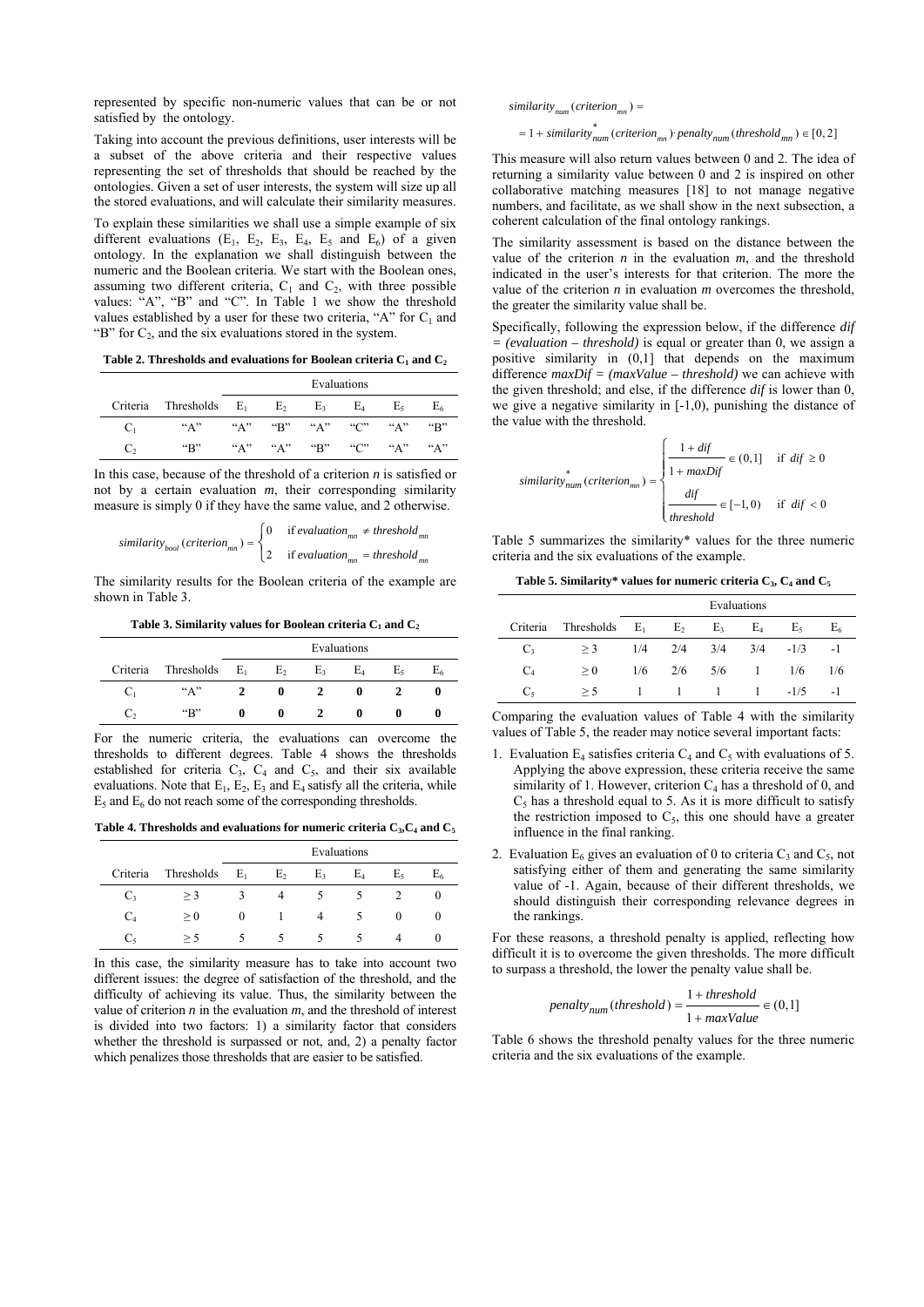**Table 6. Threshold penalty values for numeric criteria C3, C4 and C5**

|          |            | Evaluations |     |     |     |     |       |
|----------|------------|-------------|-----|-----|-----|-----|-------|
| Criteria | Thresholds | $E_1$       | E   | E3  | E4  | E٢  | $E_6$ |
| $C_3$    | $>$ 3      | 4/6         | 4/6 | 4/6 | 4/6 | 4/6 | 4/6   |
| $C_4$    | $\geq 0$   | 1/6         | 1/6 | 1/6 | 1/6 | 1/6 | 1/6   |
| $C_5$    | > 5        |             |     |     |     |     |       |

Finally, the similarity results for the numeric criteria of the example are shown in Table 7.

Table 7. Similarity values for numeric criteria  $C_3$ ,  $C_4$  and  $C_5$ 

|         |                                 | Evaluations |              |                           |           |      |       |
|---------|---------------------------------|-------------|--------------|---------------------------|-----------|------|-------|
|         | Criteria Thresholds $E_1$ $E_2$ |             |              | $E_3$                     | $E_4$     | E٠   | $E_6$ |
| $C_{3}$ | $>$ 3                           |             |              | $1.17$ $1.33$ $1.5$ $1.5$ |           | 0.78 | 0.33  |
| $C_4$   | > 0                             | 1.03        | 1.05         |                           | 1.14 1.17 | 1.03 | 1.03  |
| $C_5$   | > 5                             | 2           | $\mathbf{2}$ | 2                         | 2         | 0.5  |       |

As a preliminary approach, we calculate the similarity between an ontology evaluation and the user's requirements as the average of its *N* criteria similarities.

$$
similarity(evaluation_m) = \frac{1}{N} \sum_{n=1}^{N} similarity(criterion_{mn})
$$

A weighted average could be even more appropriate, and might make the collaborative recommender module more sophisticated and adjustable to user needs. This will be considered for a possible enhancement of the system in the continuation of our research.

# *3.3.2 Collaborative Ontology Ranking*

Once the similarities are calculated taking into account the user's interests and the evaluations stored in the system, a ranking is assigned to the ontologies.

The ranking of a specific ontology is measured as the average of its *M* evaluation similarities. Again, we do not consider different priorities in the evaluations of several users. We have planned to include in the system personalized user appreciations about the opinions of the rest of the users. Thus, for a certain user some evaluations will have more relevance than others, according to the users that made it.

$$
ranking (ontology) = \frac{1}{M} \sum_{m=1}^{M} similarity(evaluation_m)
$$

$$
= \frac{1}{MN} \sum_{m=1}^{M} \sum_{n=1}^{N} similarity(criterion_{mn})
$$

Finally, in case of ties, the collaborative ranking mechanism sorts the ontologies taking into account not only the average similarity between the ontologies and the evaluations stored in the system, but also the total number of evaluations of each ontology, providing thus more relevance to those ontologies that have been rated more times.

$$
\frac{M}{M_{total}} ranking(ontology)
$$

## **4. EXPERIMENTS**

In this section, we present some early experiments that attempt to measure: a) the gain of efficiency and effectiveness, and the b) increment of users' satisfaction obtained with the use of our system when searching ontologies within a specific domain.

The scenario of the experiments was the following. A repository of thirty ontologies was considered and eighteen subjects participated in the evaluations. They were Computer Science Ph.D. students of our department, all of them with some expertise in modeling and exploitation of ontologies. They were asked to search and evaluate ontologies with WebCORE in three different tasks. For each task and each student, one of the following problem domains was selected:

- **Family**. Search for ontologies including family members: mother, father, daughter, son, etc.
- **Genetics**. Search for ontologies containing specific vocabulary of Genetics: genes, proteins, amino acids, etc.
- **Restaurant**. Search for ontologies with vocabulary related to restaurants: food, drinks, waiters, etc.

In the repository, there were six different ontologies related to each of the above domains, and twelve ontologies describing other no related knowledge areas. No information about the domains and the existent ontologies was given to the students.

Tasks 1 and 2 were performed first without the help of the collaborative modules of the system, i.e., the term recommender of the problem definition phase and the collaborative ranking of the user evaluation phase. After all users finished the previous ontology searches and evaluations, task 3 was done with the collaborative components activated. For each task and each student, we measured the time expended, and the number of ontologies retrieved and selected ('reused'). We also asked the users about their satisfaction (in a 1-5 rating scale) about each of the selected ontologies and the collaborative modules.

Tables 8 and 9 contain a summary of the obtained results. Note that measures of task 1 are not shown. We have decided not to consider them for evaluation purposes because we discern the first task as a learning process of the use of the tool, and its time executions and number of selected ontologies as skewed no objective measures.

To evaluate the enhancements in terms of efficiency and effectiveness, we present in Table 8 the average number of reused ontologies and the average execution times for task 2 and 3. The results show a significant improvement when the collaborative modules of the system were activated. In all the cases, the students made use of the terms and evaluations suggested by others, accelerating the processes of problem definition and relevant ontology retrieval.

**Table 8. Average number of reused ontologies and execution times (in minutes) for tasks 2 and 3** 

|                          | Task 2<br>(without)<br>collaborative<br>modules) | Task 3<br>(with<br>collaborative<br>modules) | $\frac{0}{0}$<br>improvement |
|--------------------------|--------------------------------------------------|----------------------------------------------|------------------------------|
| $#$ reused<br>ontologies | 3.45                                             | 4.35                                         | 26.08                        |
| execution<br>time        | 93                                               | 7.1                                          | 23.8                         |